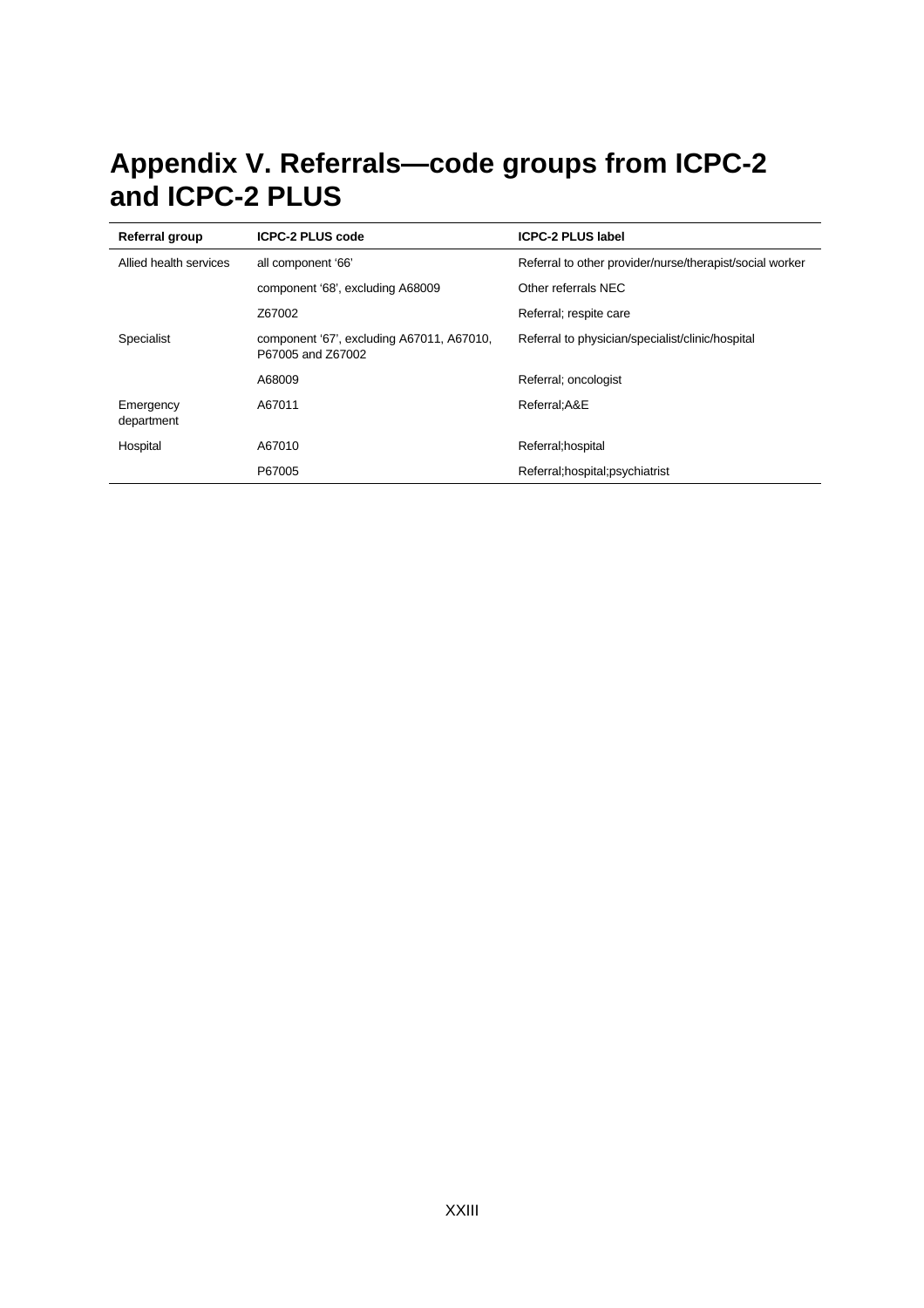| Main pathology group | Pathology sub-group | <b>ICPC-2 PLUS code</b> | <b>ICPC-2 PLUS label</b>       |
|----------------------|---------------------|-------------------------|--------------------------------|
| Chemistry            | Amylase             | D34004                  | Test;amylase                   |
|                      | <b>B12</b>          | B34015                  | Test;B12                       |
|                      |                     | D34009                  | Test;Schillings                |
|                      | C reactive protein  | A34005                  | Test;C reactive protein        |
|                      | Calcium/phosphate   | A34006                  | Test;calcium                   |
|                      |                     | A34013                  | Test;phosphate                 |
|                      | Cardiac enzymes     | D34005                  | Test;asparate aminotransferase |
|                      |                     | K34003                  | Test; cardiac enzymes          |
|                      |                     | K34004                  | Test;creatine kinase           |
|                      | Chemistry; other    | A34015                  | Test;protein                   |
|                      |                     | A34018                  | Vitamin assay                  |
|                      |                     | B34023                  | Test;transferrin               |
|                      |                     | D34002                  | Test;alanine aminotransferase  |
|                      |                     | K34001                  | Test;blood;digitalis           |
|                      |                     | N34001                  | Test;blood;phenylhydantoin     |
|                      |                     | P34003                  | Test;methadone                 |
|                      | Digoxin             | A34002                  | Drug assay                     |
|                      |                     | K34005                  | Test;digoxin                   |
|                      |                     | N34003                  | Test;phenytoin                 |
|                      |                     | P34002                  | Test;lithium                   |
|                      | Drug screen         | A35003                  | Drug screen                    |
|                      | <b>EUC</b>          | A34007                  | Test;chloride                  |
|                      |                     | A34008                  | Test;electrolytes              |
|                      |                     | A34010                  | Test;EUC                       |
|                      |                     | A34014                  | Test;potassium                 |
|                      |                     | A34017                  | Test;sodium                    |
|                      |                     | U34002                  | Test;creatinine                |
|                      |                     | U34003                  | Test;urea                      |
|                      | Ferritin            | B34016                  | Test;ferritin                  |
|                      |                     | B34019                  | Tests;iron studies             |
|                      | Folic acid          | B34017                  | Test;folic acid                |
|                      | Glucose tolerance   | T34005                  | Test;glucose                   |
|                      |                     | T34009                  | Test;glucose tolerance         |
|                      | HbA1c               | T34010                  | Test;HbA1c                     |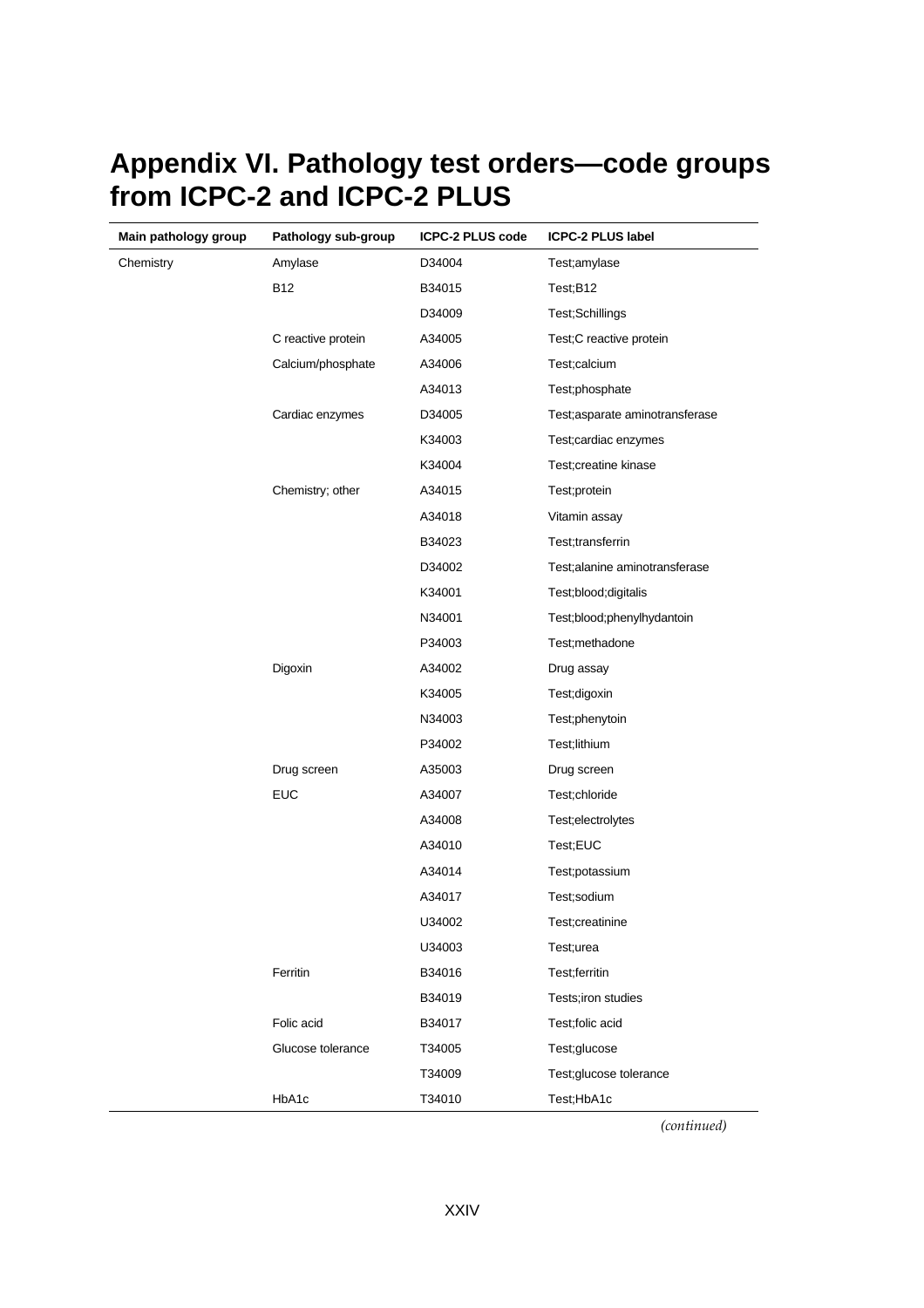| Main pathology group | Pathology sub-group          | <b>ICPC-2 PLUS code</b> | <b>ICPC-2 PLUS label</b>        |
|----------------------|------------------------------|-------------------------|---------------------------------|
|                      | Hormone assay                | A34003                  | Hormone assay                   |
|                      |                              | T34007                  | Test;cortisol                   |
|                      | Lipids                       | T34001                  | Check-up;cholesterol            |
|                      |                              | T34004                  | Test;lipids profile             |
|                      |                              | T34006                  | Test;cholesterol                |
|                      |                              | T34011                  | Test;cholesterol HDL            |
|                      |                              | T34013                  | Test;cholesterol LDL            |
|                      |                              | T34016                  | Test;triglycerides              |
|                      | Liver function               | A34004                  | Test;albumin                    |
|                      |                              | D34003                  | Test;alkaline phosphatase       |
|                      |                              | D34006                  | Test;bilirubin                  |
|                      |                              | D34007                  | Test;gGT                        |
|                      |                              | D34008                  | Test;liver function             |
|                      |                              | T34012                  | Test;LDH                        |
|                      | Multibiochemical<br>analysis | A34012                  | Test; mult biochemical analysis |
|                      | Prostate specific antigen    | Y34002                  | Test;acid phosphatase           |
|                      |                              | Y34003                  | Test;prostate specific antigen  |
|                      | Thyroid function             | T34015                  | Test;thyroid function           |
|                      | Urate/uric acid              | U34004                  | Test;urate/uric acid            |
| Cytopathology        | Cytology; other              | A37002                  | Test;cytology                   |
|                      |                              | B37003                  | Test;cytology;blood             |
|                      |                              | D37002                  | Test;cytology;digestive         |
|                      |                              | F37002                  | Test;cytology;eye               |
|                      |                              | H37002                  | Test;cytology;ear               |
|                      |                              | K37002                  | Test;cytology;cardiovascular    |
|                      |                              | L37002                  | Test;cytology;musculoskeletal   |
|                      |                              | N37002                  | Test;cytology;neurological      |
|                      |                              | R37002                  | Test;cytology;respiratory       |
|                      |                              | R37003                  | Test;sputum cytology            |
|                      |                              | S37002                  | Test;cytology;skin              |
|                      |                              | T37002                  | Test;cytology;endocr/metabol    |
|                      |                              | U37002                  | Test;cytology;urology           |
|                      |                              | W37002                  | Test;cytology;reproduction      |
|                      |                              | Y37002                  | Test;cytology;genital;Male      |
|                      | Pap smear                    | X37001                  | Pap smear                       |
|                      |                              | X37003                  | Test;cytology;genital;Female    |
| Haematology          | Blood grouping & typing      | B33001                  | Test;Coombs                     |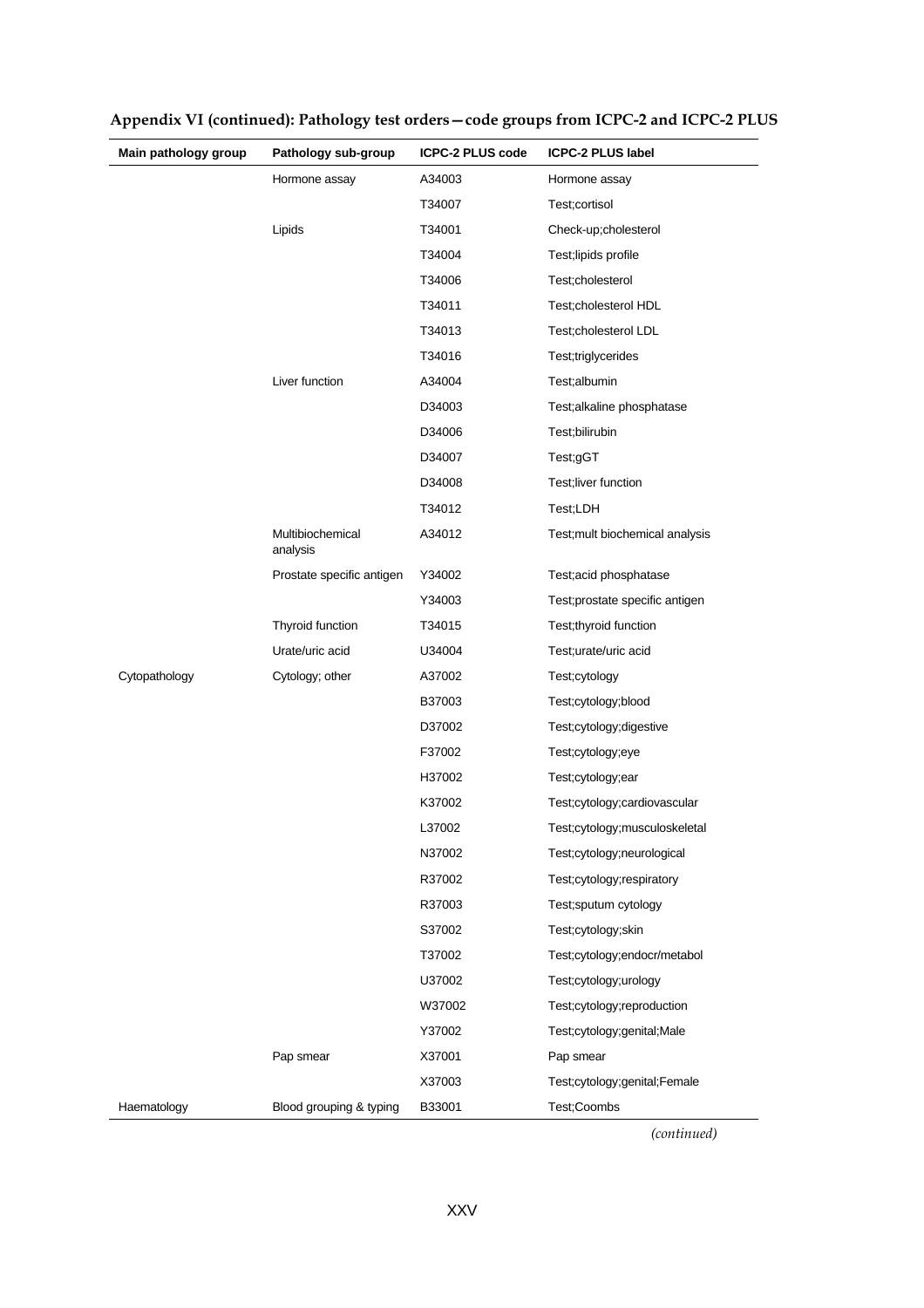| Main pathology group | Pathology sub-group     | <b>ICPC-2 PLUS code</b> | <b>ICPC-2 PLUS label</b>        |
|----------------------|-------------------------|-------------------------|---------------------------------|
|                      |                         | B33002                  | Test; blood grouping & typing   |
|                      | Blood; other            | B33003                  | RH;antibody titer               |
|                      |                         | B34005                  | Test;blood;platelets            |
|                      |                         | B34007                  | Test;blood;sickle cell          |
|                      |                         | B34021                  | Test;reticulocyte count         |
|                      |                         | B37001                  | Exam;bone marrow                |
|                      | Coagulation             | B34002                  | Test;blood;coagulation/bleed    |
|                      |                         | B34003                  | Test; blood; coagulation time   |
|                      |                         | B34006                  | Test; part thromboplastin time  |
|                      |                         | B34008                  | Test; bleeding/coagulation time |
|                      |                         | B34009                  | Test;prothrombin time           |
|                      |                         | B34014                  | Test;APTT                       |
|                      |                         | B34022                  | Test;thrombin time              |
|                      | <b>ESR</b>              | A34009                  | Test;ESR                        |
|                      | Full blood count        | A34011                  | Test;full blood count           |
|                      | Haemoglobin             | B34018                  | Test;haemoglobin                |
| Histopathology       | Histology; other        | A37001                  | Test;histology                  |
|                      |                         | B37002                  | Test;histology;blood            |
|                      |                         | D37001                  | Test;histology;digestive        |
|                      |                         | F37001                  | Test;histology;eye              |
|                      |                         | H37001                  | Test;histology;ear              |
|                      |                         | K37001                  | Test;histology;cardiovascular   |
|                      |                         | L37001                  | Test;histology;musculoskeletal  |
|                      |                         | N37001                  | Test;histology;neurological     |
|                      |                         | R37001                  | Test;histology;respiratory      |
|                      |                         | T37001                  | Test;histology;endoc/metabol    |
|                      |                         | U37001                  | Test;histology;urology          |
|                      |                         | W37001                  | Test;histology;reproductive     |
|                      |                         | X37002                  | Test;histology;genital;Female   |
|                      |                         | Y37001                  | Test;histology;genital;Male     |
|                      | Histology; skin         | S37001                  | Test;histology;skin             |
| Immunology           | Anti nuclear antibodies | L33004                  | Test; anti nuclear antibodies   |
|                      | Immunology; other       | A32001                  | Test;sensitivity                |
|                      |                         | A33005                  | Test;immunology                 |
|                      |                         | B33005                  | Test;immunology;blood           |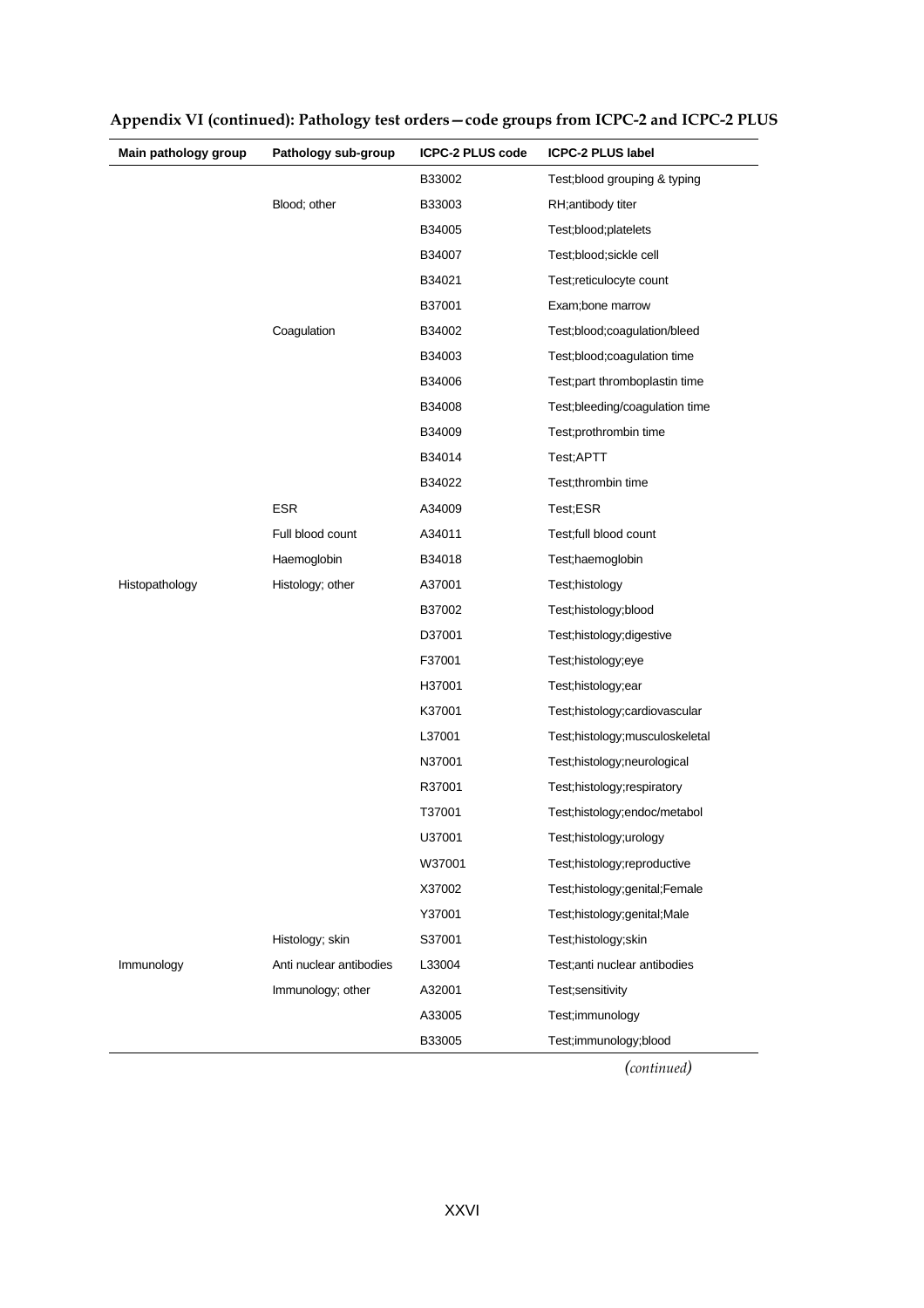| Main pathology group        | Pathology sub-group   | <b>ICPC-2 PLUS code</b> | <b>ICPC-2 PLUS label</b>             |
|-----------------------------|-----------------------|-------------------------|--------------------------------------|
|                             |                       | B33007                  | Test;immunoglobulins                 |
|                             |                       | D32001                  | Test;sensitivity;digestive           |
|                             |                       | D33004                  | Test;immunology;digestive            |
|                             |                       | H33002                  | Test;immunology;ear                  |
|                             |                       | K33002                  | Test;immunology;cardiovascular       |
|                             |                       | L33003                  | Test;immunology;musculoskeletal      |
|                             |                       | L34001                  | Test; lupus erythemat; cell prep     |
|                             |                       | N33002                  | Test;immunology;neurological         |
|                             |                       | R32004                  | Test;sensitivity;respiratory         |
|                             |                       | R33004                  | Test;immunology;respiratory          |
|                             |                       | S32001                  | Test;sensitivity;skin                |
|                             |                       | S33002                  | Test;immunology;skin                 |
|                             |                       | S33004                  | Test;skin patch                      |
|                             |                       | T33002                  | Test;immunology;endocrine/metabolic  |
|                             |                       | U33003                  | Test;immunology;urology              |
|                             |                       | W33007                  | Test;immunology;reproductive         |
|                             |                       | X33002                  | Test;immunology;genital;Female       |
|                             |                       | Y33002                  | Test;immunology;genital;Male         |
|                             | <b>RAST</b>           | A34016                  | Test;RAST                            |
|                             | Rheumatoid factor     | L33001                  | Test;rheumatoid factor               |
| Infertiliity/pregnancy test | Infertility/pregnancy | W33001                  | Test;urine;pregnancy                 |
|                             |                       | W33002                  | Test;pregnancy                       |
|                             |                       | W34002                  | Test;blood;pregnancy                 |
|                             |                       | W34003                  | Test;antenatal                       |
|                             |                       | Y38002                  | Test;sperm count                     |
| Microbiology                | Antibody              | A33003                  | Test;antibody                        |
|                             | Cervical swab         | X33004                  | Test;cervical swab                   |
|                             | Chlamydia             | A33006                  | Test;chlamydia                       |
|                             |                       | X33006                  | Test; viral culture; genital; Female |
|                             | Ear swab and C&S      | H33003                  | Test; ear swab and C&S               |
|                             | Faeces MC&S           | D33002                  | Stool(s);culture                     |
|                             |                       | D33008                  | Test;faeces MC&S                     |
|                             |                       | D36001                  | Test;faeces;cyst/ova/parasite        |
|                             | Fungal ID/sensitivity | A33008                  | Test;fungal ID/sensitivity           |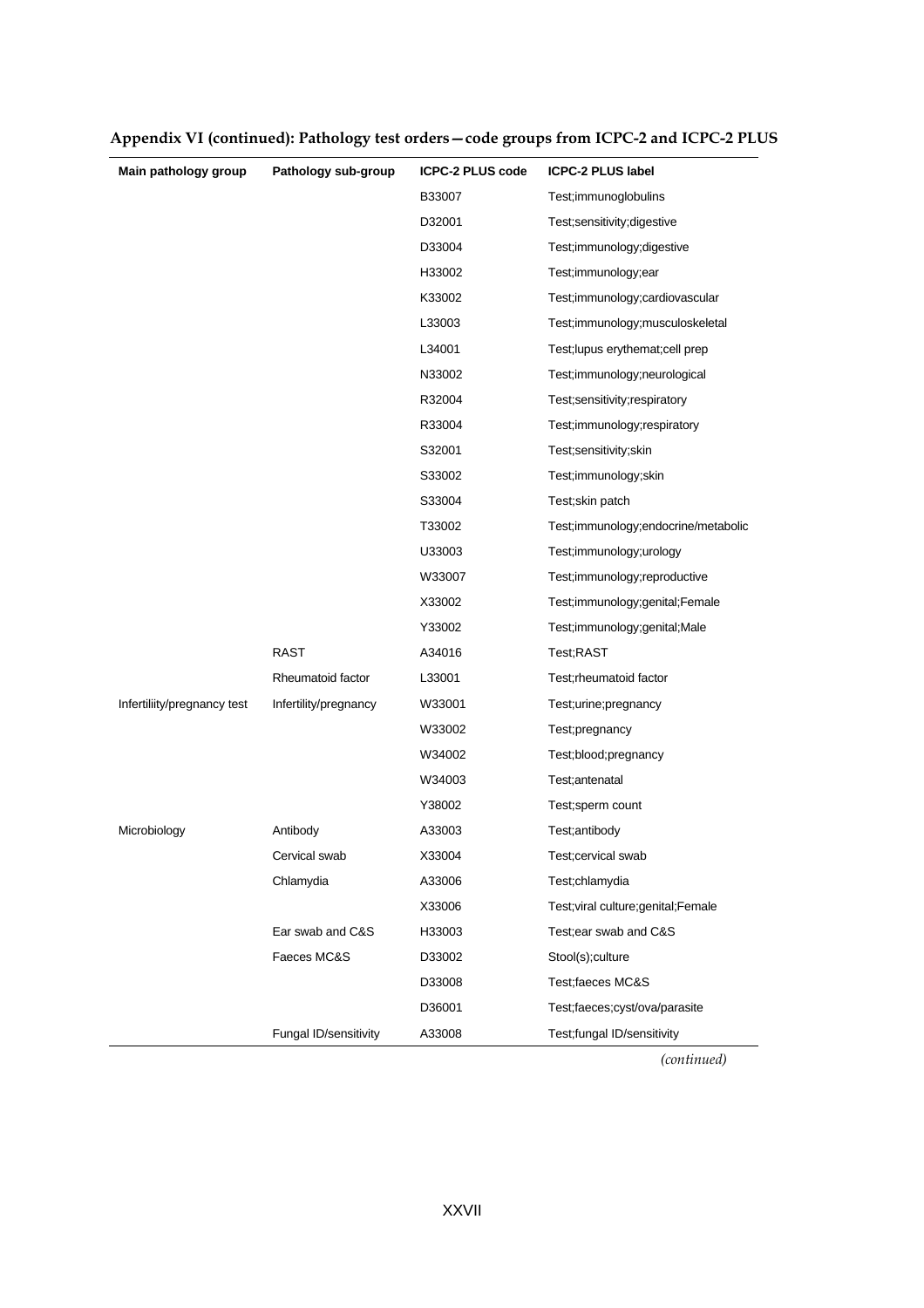| Main pathology group | Pathology sub-group | <b>ICPC-2 PLUS code</b> | <b>ICPC-2 PLUS label</b>            |
|----------------------|---------------------|-------------------------|-------------------------------------|
|                      | H pylori            | D33009                  | Test;H Pylori                       |
|                      |                     | D33005                  | Test; hepatitis A serology          |
|                      |                     | D33006                  | Test; hepatitis B serology          |
|                      |                     | D33007                  | Test; hepatitis C serology          |
|                      |                     | D33013                  | Test; hepatitis serology            |
|                      | <b>HIV</b>          | B33006                  | Test:HIV                            |
|                      | Microbiology; other | A33004                  | Test; microbiology                  |
|                      |                     | A33007                  | Test; culture and sensitivity       |
|                      |                     | B33004                  | Test;microbiology;blood             |
|                      |                     | D33003                  | Test; microbiology; digestive       |
|                      |                     | D33010                  | Test; hepatitis D serology          |
|                      |                     | D33011                  | Test; hepatitis E serology          |
|                      |                     | D33012                  | Test;rotavirus                      |
|                      |                     | F33001                  | Test;microbiology;eye               |
|                      |                     | H33001                  | Test;microbiology;ear               |
|                      |                     | K33001                  | Test;microbiology;cardiovascular    |
|                      |                     | L33002                  | Test;microbiology;musculoskeletal   |
|                      |                     | N33001                  | Test; microbiology; neurological    |
|                      |                     | R33001                  | Culture; tuberculosis               |
|                      |                     | R33002                  | Culture; throat                     |
|                      |                     | R33003                  | Test; microbiology; respiratory     |
|                      |                     | S33001                  | Test;microbiology;skin              |
|                      |                     | T33001                  | Test; microbiology; endoc/metabolic |
|                      |                     | U33002                  | Test;microbiology;urology           |
|                      |                     | W33006                  | Test;microbiology;reproductive      |
|                      |                     | X33001                  | Test;microbiology;genital;Female    |
|                      |                     | X33003                  | Culture;gonococcal;Female           |
|                      |                     | Y33001                  | Test;microbiology;genital;Male      |
|                      |                     | Y33003                  | Culture;gonococcal;Male             |
|                      |                     | Y33004                  | Test; viral culture; genital; Male  |
|                      |                     | Y33005                  | Test;urethral/penile swab           |
|                      | Monospot            | A33002                  | Test;monospot                       |
|                      | Nose swab C&S       | R33008                  | Test;nose swab C&S                  |
|                      | Pertussis           | R33007                  | Test;pertussis                      |
|                      | Ross River fever    | A33009                  | Test; Ross River fever              |
|                      | Rubella             | A33001                  | Test;rubella                        |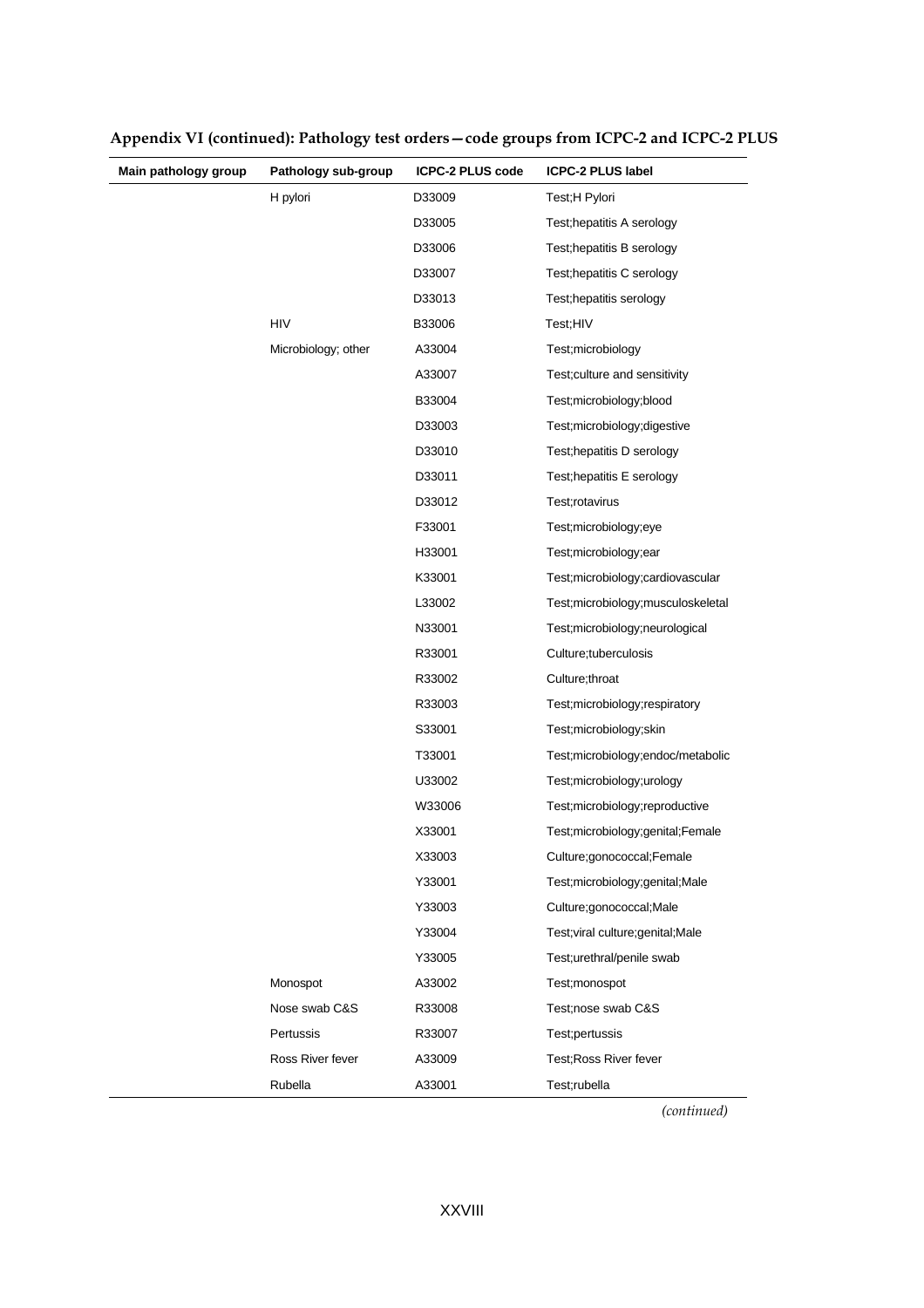| Main pathology group | Pathology sub-group  | <b>ICPC-2 PLUS code</b> | <b>ICPC-2 PLUS label</b>        |
|----------------------|----------------------|-------------------------|---------------------------------|
|                      | Skin swab C&S        | S33003                  | Test; skin swab C&S             |
|                      | Sputum C&S           | R33005                  | Test;sputum MC&S                |
|                      | Throat swab C&S      | R33006                  | Test;throat swab C&S            |
|                      | Urine MC&S           | U33001                  | Test;culture;urine              |
|                      |                      | U33004                  | Test;urine MC&S                 |
|                      | Vaginal swab and C&S | X33005                  | Test; vaginal swab and C&S      |
|                      | Venereal disease     | A33010                  | Test; venereal disease          |
| Other NEC            | <b>Blood test</b>    | A34001                  | Test;blood                      |
|                      | Other test NEC       | A38001                  | Test; other lab                 |
|                      | Faeces test          | A36001                  | Test;faeces                     |
|                      |                      | A38002                  | Pathology                       |
|                      |                      | B38001                  | Test; other lab; blood          |
|                      |                      | D34001                  | Test;blood;digestive            |
|                      |                      | D35001                  | Test;urine;digestive            |
|                      |                      | D36002                  | Test;faeces;digestive           |
|                      |                      | D38001                  | Test; other lab; digestive      |
|                      |                      | F34001                  | Test;blood;eye                  |
|                      |                      | F38001                  | Test; other lab; eye            |
|                      |                      | H34001                  | Test;blood;ear                  |
|                      |                      | H38001                  | Test; other lab; ear            |
|                      |                      | K34002                  | Test;blood;cardiovascular       |
|                      |                      | K38001                  | Test; other lab; cardiovascular |
|                      |                      | L34003                  | Test;blood;musculoskeletal      |
|                      |                      | L38001                  | Test;other lab;musculoskeletal  |
|                      |                      | N34002                  | Test;blood;neurological         |
|                      |                      | N38001                  | Test; other lab; neurological   |
|                      |                      | P34001                  | Test;blood;psychological        |
|                      |                      | P35001                  | Test;urine;psychological        |
|                      |                      | P38001                  | Test; other lab; psychological  |
|                      |                      | R34001                  | Test;blood;respiratory          |
|                      |                      | R38001                  | Test; other lab; respiratory    |
|                      |                      | S34001                  | Test;blood;skin                 |
|                      |                      | S38001                  | Test;other lab;skin             |
|                      |                      | T34002                  | Test;blood;endocr/metabolic     |
|                      |                      | T35001                  | Test;urine;endocrine/metabolic  |

**Appendix VI (continued): Pathology test orders—code groups from ICPC-2 and ICPC-2 PLUS**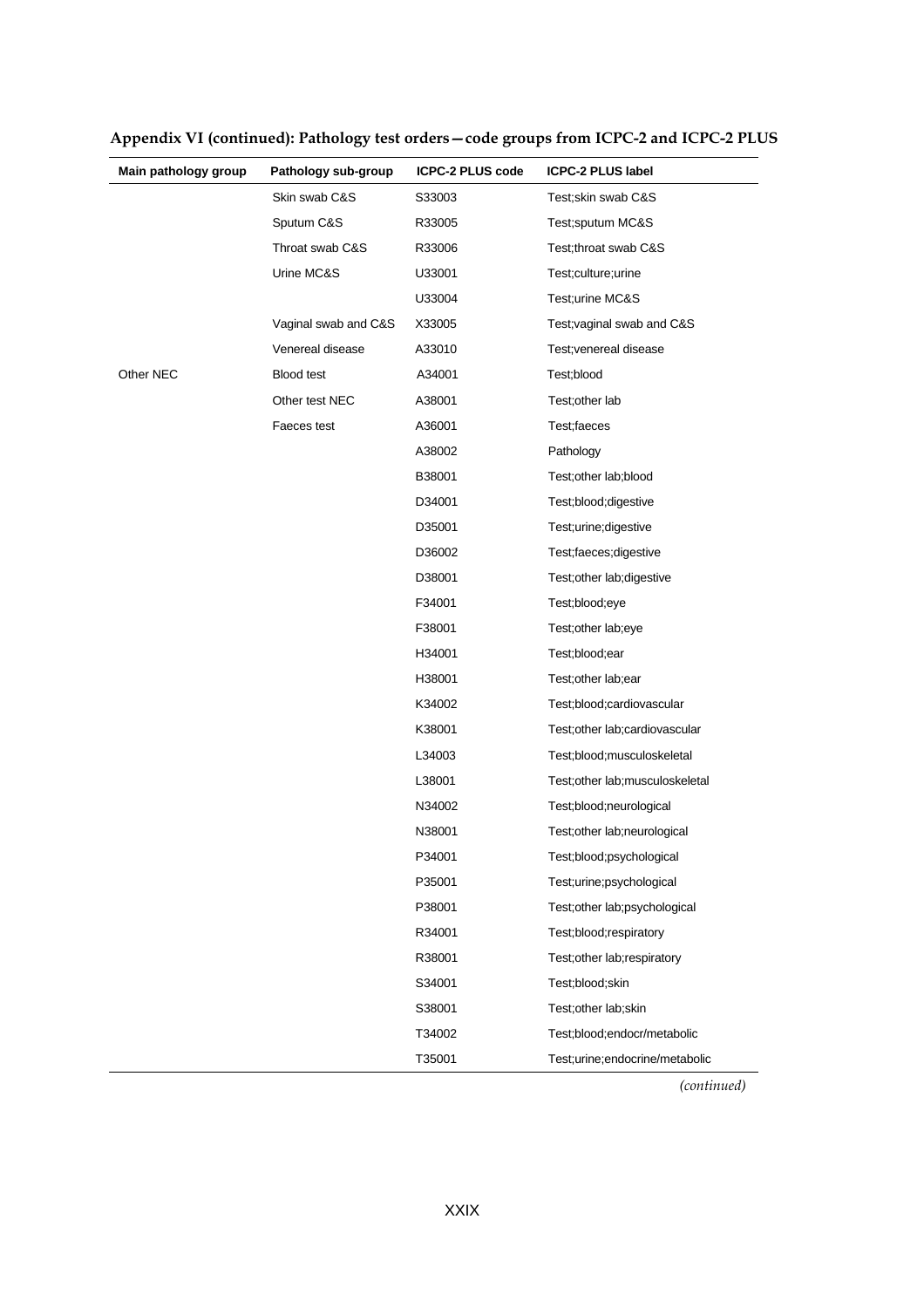| Main pathology group | Pathology sub-group | <b>ICPC-2 PLUS code</b> | <b>ICPC-2 PLUS label</b>        |
|----------------------|---------------------|-------------------------|---------------------------------|
|                      |                     | T38001                  | Test; other lab; endocr/metabol |
|                      |                     | U34001                  | Test;blood;urology              |
|                      |                     | U35002                  | Test;urine;urology              |
|                      |                     | U38001                  | Test; other lab; urology        |
|                      |                     | W34001                  | Test;blood;reproductive         |
|                      |                     | W35001                  | Test;urine;reproductive         |
|                      |                     | W38001                  | Test; other lab; reproductive   |
|                      |                     | X34001                  | Test;blood;genital;Female       |
|                      |                     | X35001                  | Test;urine;genital;Female       |
|                      |                     | X38001                  | Test;other lab;genital;Female   |
|                      |                     | Y34001                  | Test;blood;genital;Male         |
|                      |                     | Y35001                  | Test;urine;genital;Male         |
|                      |                     | Y38001                  | Test; other lab; genital; Male  |
|                      |                     | Z38001                  | Test; other lab; social         |
|                      | Urinalysis          | A35002                  | <b>Urinalysis</b>               |
|                      | Urine test          | A35001                  | Test:urine                      |
|                      | Simple test; other  | B35001                  | Test;urine;blood                |
|                      | Simple test; other  | D36003                  | Test;occult blood               |
|                      | Simple test; other  | R32001                  | Test; Mantoux                   |
|                      | Simple test; other  | R32002                  | Test;tuberculin                 |

**Appendix VI (continued): Pathology test orders—code groups from ICPC-2 and ICPC-2 PLUS**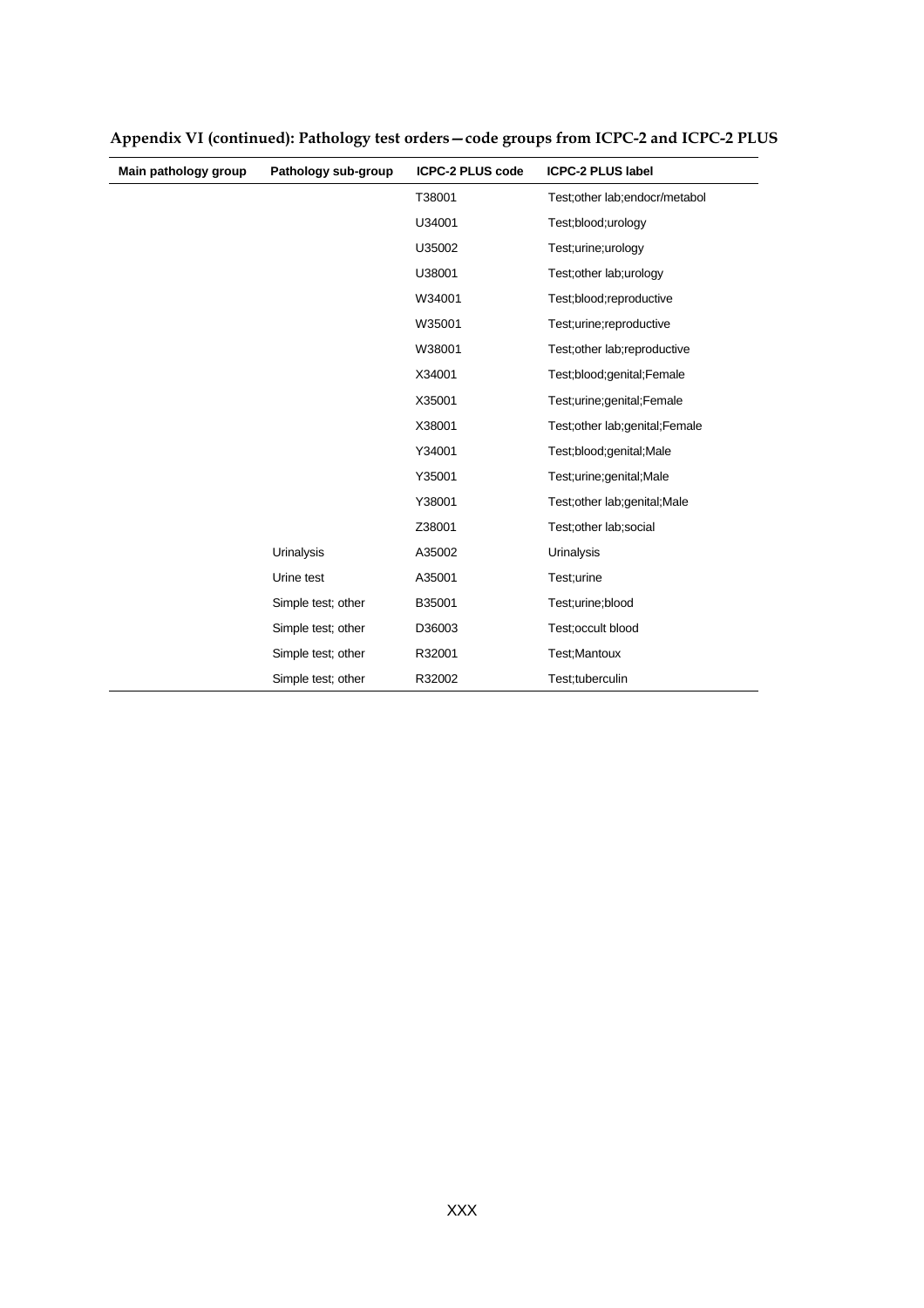### **Appendix VII. Imaging test orders—code groups from ICPC-2 and ICPC-2 PLUS**

| Imaging group | <b>ICPC-2 PLUS code</b> | <b>ICPC-2 PLUS label</b>   |
|---------------|-------------------------|----------------------------|
| Plain         | A41002                  | X-ray;chest                |
|               | A41006                  | X-ray;abdomen              |
|               | D41006                  | X-ray;oesophagus           |
|               | D41008                  | X-ray; digestive tract     |
|               | D41009                  | X-ray; mouth               |
|               | F41002                  | X-ray;eye                  |
|               | H41002                  | X-ray;ear                  |
|               | L41003                  | X-ray;bone(s)              |
|               | L41004                  | Plain X-ray;bone(s)        |
|               | L41013                  | X-ray;elbow                |
|               | L41014                  | X-ray; hand                |
|               | L41015                  | X-ray;wrist                |
|               | L41016                  | X-ray;knee                 |
|               | L41017                  | X-ray;hip                  |
|               | L41018                  | X-ray;neck                 |
|               | L41019                  | X-ray;pelvis               |
|               | L41020                  | X-ray;shoulder             |
|               | L41021                  | X-ray;lumbosacral          |
|               | L41022                  | X-ray;cervical             |
|               | L41023                  | X-ray;thoracic             |
|               | L41024                  | X-ray;spinal               |
|               | L41025                  | X-ray;joint(s)             |
|               | L41026                  | X-ray;foot/feet            |
|               | L41027                  | X-ray;ankle                |
|               | L41028                  | X-ray;leg                  |
|               | L41029                  | X-ray;ribs                 |
|               | L41030                  | X-ray;face                 |
|               | L41032                  | X-ray;arm                  |
|               | N41004                  | X-ray;skull                |
|               | R41002                  | X-ray; sinus               |
|               | U41007                  | X-ray; urinary tract       |
|               | W41003                  | X-ray;uterus               |
|               | X41001                  | Mammography;Female         |
|               | X41002                  | Mammography;request;Female |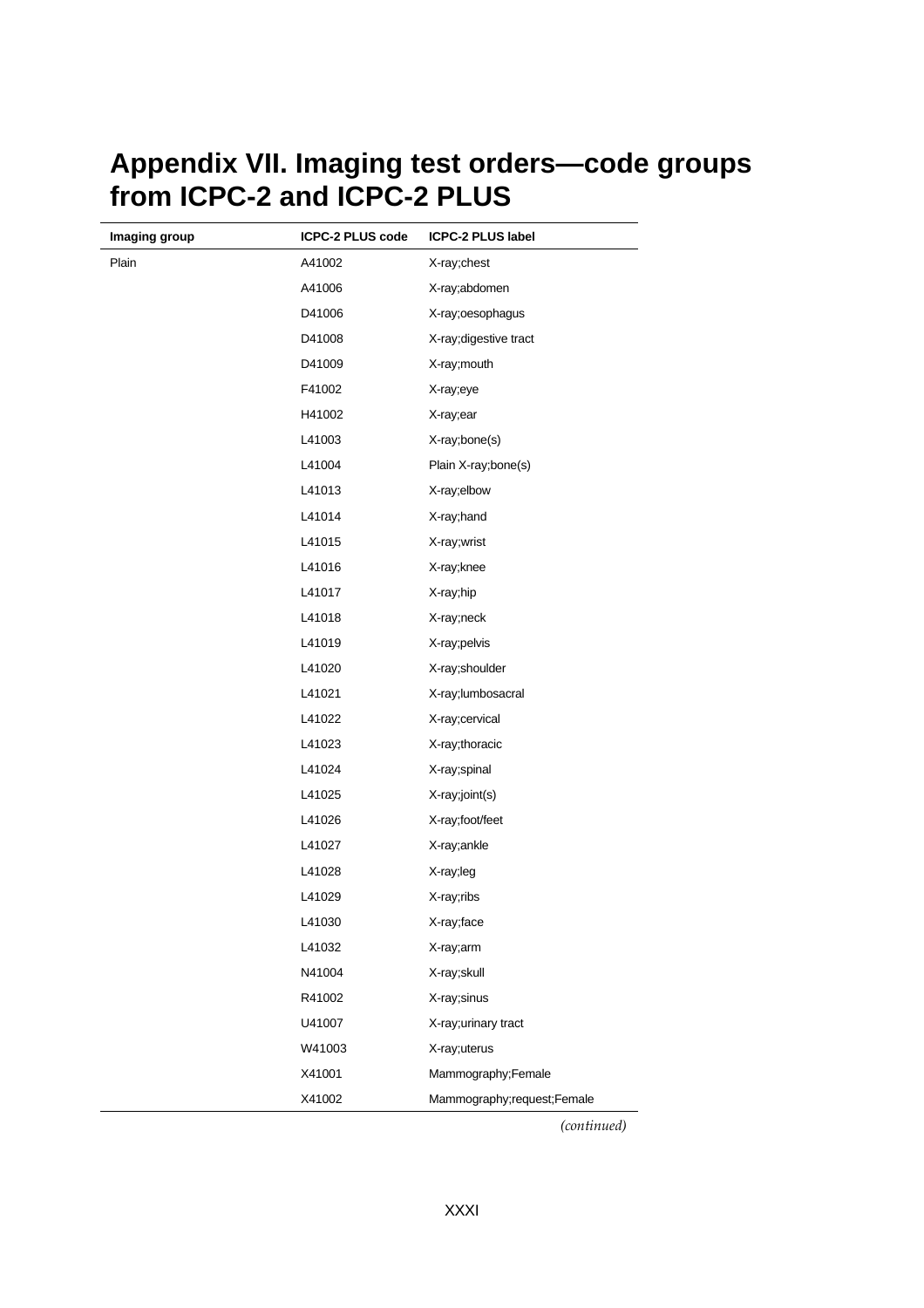| Imaging group               | <b>ICPC-2 PLUS code</b> | <b>ICPC-2 PLUS label</b>                 |
|-----------------------------|-------------------------|------------------------------------------|
|                             | X41007                  | X-ray;breast;Female                      |
| Contrast/ultrasound/CT scan | A41003                  | Test;US/CT/contrast                      |
|                             | A41004                  | Test;US/CT/contrast;abdomen              |
|                             | A41005                  | Test;US/CT/contrast;chest                |
|                             | A41008                  | <b>MRI</b>                               |
|                             | D41002                  | Test;US/CT/contrast;gallbladder          |
|                             | D41004                  | Test;US/CT/contrast;oesophagus           |
|                             | D41010                  | Test;US/CT/contrast;stomach/duodenu<br>m |
|                             | D41011                  | Test;US/CT/contrast;colon                |
|                             | K41005                  | Angiography; coronary                    |
|                             | K41007                  | Angiography; cerebral                    |
|                             | K41008                  | Test;US/CT/contrast;vascular             |
|                             | K41009                  | Test;US/CT/contrast;cardiac              |
|                             | K41010                  | Test;US/CT/contrast;heart                |
|                             | L41001                  | Arthrogram                               |
|                             | L41006                  | Test;US/CT/contrast;pelvis               |
|                             | L41007                  | Test;US/CT/contrast;musculosk            |
|                             | L41008                  | Test; US/CT/contrast; neck               |
|                             | L41009                  | Test;US/CT/contrast;spine                |
|                             | L41010                  | Test;US/CT/contrast;joint                |
|                             | L41011                  | Test;US/CT/contrast;face                 |
|                             | L41012                  | Test;US/CT/contrast;extremity            |
|                             | L41031                  | Test:US/CT/contrast:shoulder             |
|                             | N41002                  | Test;US/CT/contrast;brain                |
|                             | N41003                  | Test;US/CT/contrast;head                 |
|                             | T41002                  | Test;US/CT/contrast;endo/metab           |
|                             | U41006                  | Test; US/CT/contrast; urin tract         |
|                             | W41001                  | Test;US/CT/contrast;obstetric            |
|                             | X41006                  | Test;US/CT/contrast;breast;Female        |
|                             | X41008                  | Test;US/CT/contrast;genital;Female       |
|                             | Y41002                  | Test;US/CT/contrast;prostate             |
|                             | Y41003                  | Test; US/CT/contrast; scrotum            |
|                             | Y41004                  | Test;US/CT/contrast;genital;Male         |
|                             |                         | (continued)                              |